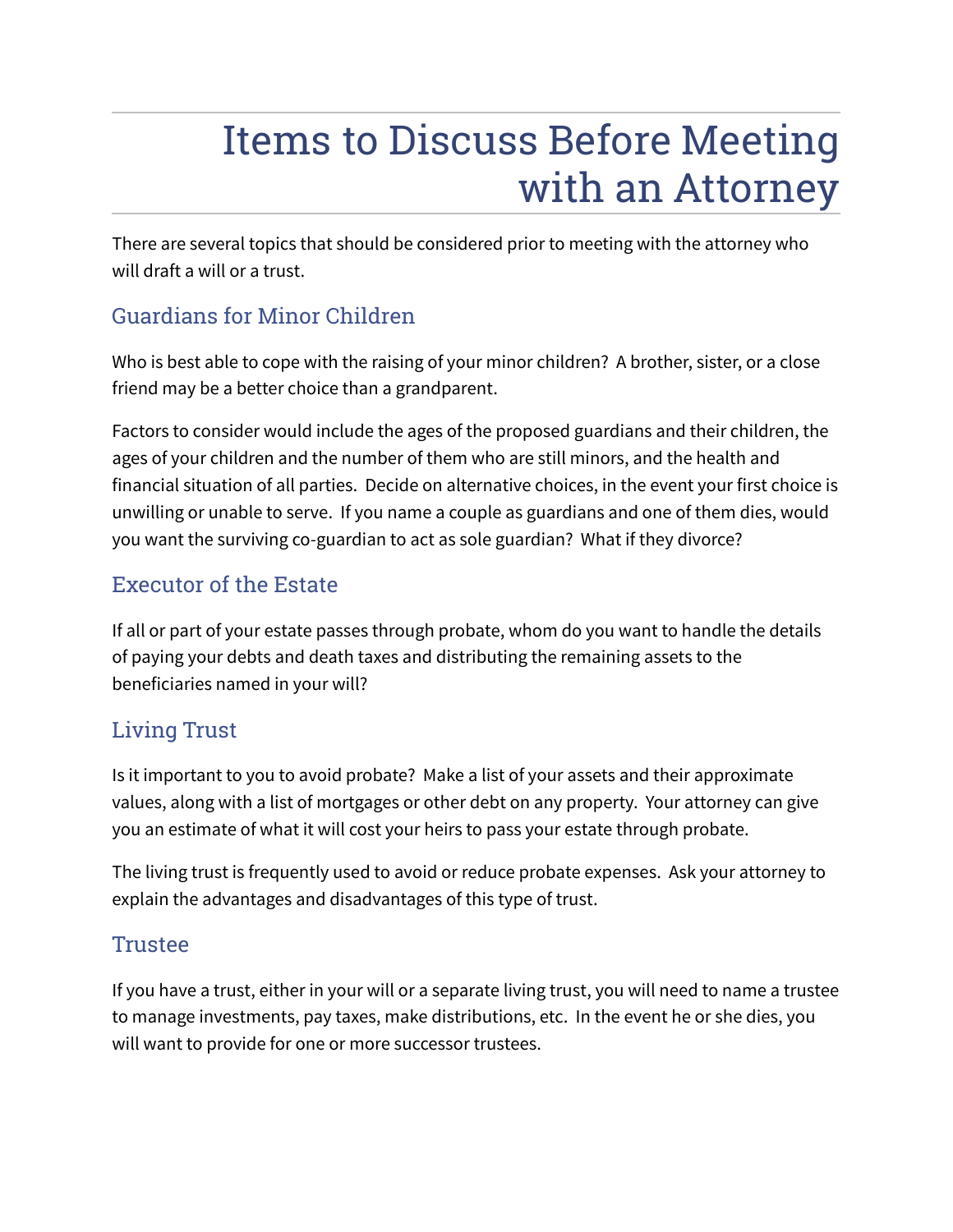# Items to Discuss Before Meeting with an Attorney

# A Corporate or Individual Fiduciary

Executors and trustees are referred to as "fiduciaries" because of the higher standard of care which is required of them in managing the assets of another person. Consider the facts of your own estate relative to the list of advantages shown below.

- **Advantages of a corporate fiduciary:**
	- Don't die or become disabled permanence.
	- Financially accountable for their mistakes.
	- Impartial as to the children. This may prevent the children from becoming bitter towards an individual trustee who happens to be a friend or relative and who doesn't make distributions every time the children ask for something.
	- Have investment expertise, tax and accounting abilities, and computer capabilities. Studies show that they save many dollars in the average estate.
	- Refuse loans to hard-up friends of the trustee.
	- Keep current with the constant changes in the law.
- **Advantages of an individual fiduciary:**
	- A relative or friend may not charge a fee.
	- A relative or friend may have a more personal interest.
	- An individual may have special expertise (i.e., running the family business).

**Suggestion:** Some people prefer the use of an individual and a corporate trustee, as cotrustees, to obtain the advantages of each.

#### Distributions to Children

If you do not want your assets distributed outright to your children in the event of your demise, they should probably be held in a trust. The trustee will take care of their needs as instructed in the trust. However, at some future time you will probably want to distribute the assets to them.